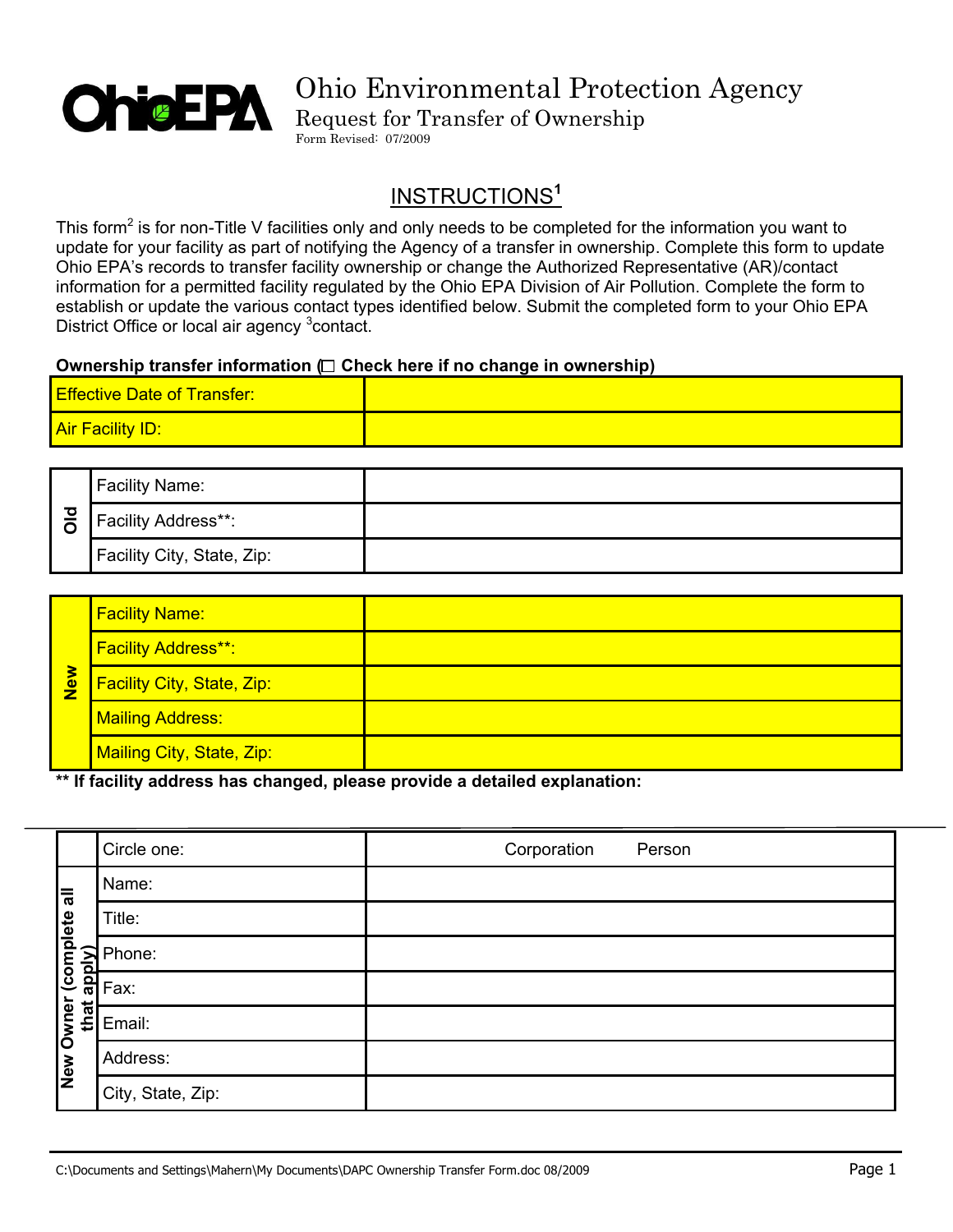

Request for Transfer of Ownership

Form Revised: 07/2009

| <b>Contact information</b> |                   |  |
|----------------------------|-------------------|--|
|                            | Name:             |  |
|                            | Title:            |  |
| Representative             | Phone:            |  |
|                            | Fax:              |  |
|                            | Email:            |  |
| Authorized                 | Address:          |  |
|                            | City, State, Zip: |  |

|         | Name:             |  |
|---------|-------------------|--|
|         | Title:            |  |
|         | Phone:            |  |
| On-Site | Fax:              |  |
|         | Email:            |  |
|         | Address:          |  |
|         | City, State, Zip: |  |

|          | Name:             |  |
|----------|-------------------|--|
|          | Title:            |  |
|          | Phone:            |  |
| Operator | Fax:              |  |
|          | Email:            |  |
|          | Address:          |  |
|          | City, State, Zip: |  |

| ත<br>Billir | Name:  |  |
|-------------|--------|--|
|             | Title: |  |
|             | Phone: |  |
|             | Fax:   |  |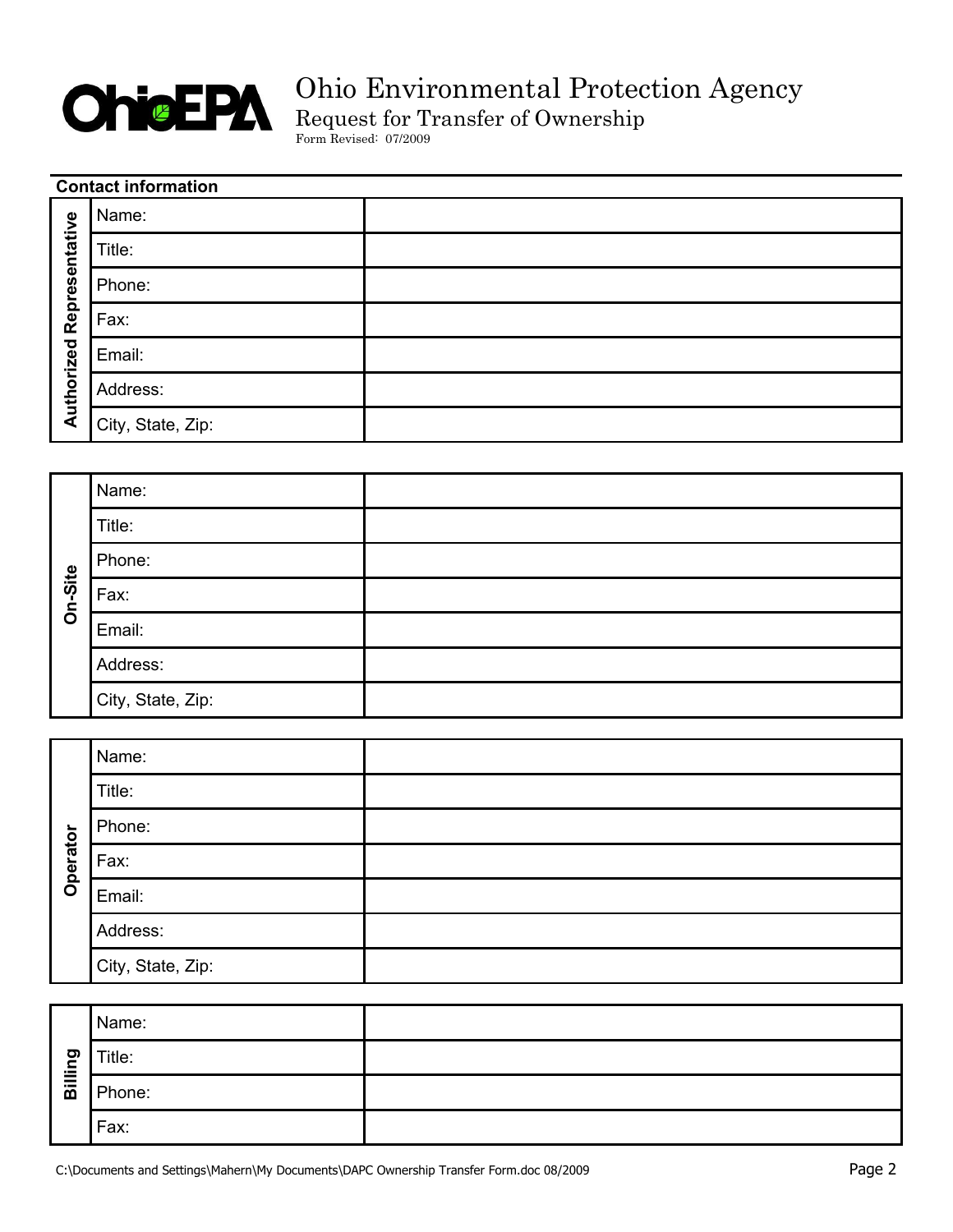

Request for Transfer of Ownership

Form Revised: 07/2009

| Email:            |  |
|-------------------|--|
| Address:          |  |
| City, State, Zip: |  |

|         | Name:             |  |
|---------|-------------------|--|
|         | Title:            |  |
|         | Phone:            |  |
| Primary | Fax:              |  |
|         | Email:            |  |
|         | Address:          |  |
|         | City, State, Zip: |  |

|       | Other Type:       |  |
|-------|-------------------|--|
|       | Name:             |  |
|       | Title:            |  |
| Other | Phone:            |  |
|       | Fax:              |  |
|       | Email:            |  |
|       | Address:          |  |
|       | City, State, Zip: |  |

Completed by Date